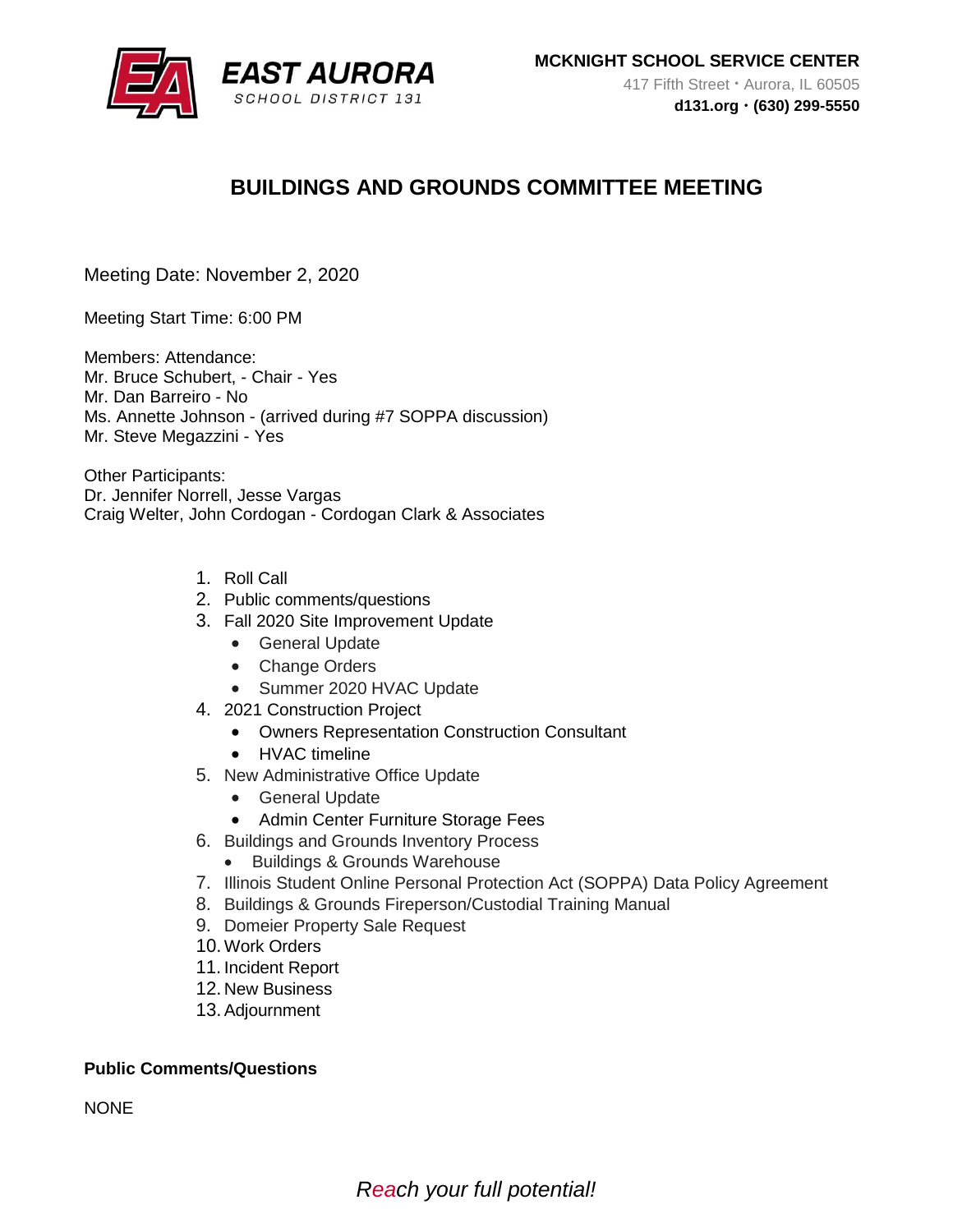

## **Fall 2020 Site Improvement Update**

Mr. Megazzini reported this has been a great period of time to get some work completed throughout the buildings. Simmons Gym Wall has turned out nicely and safety pads have been replaced. Walkthroughs with Cordogan continue with the construction company on the HVAC projects. A majority of the punch list items have been completed. Mr. Schubert questioned if the schedules were accurate. Mr. Megazzini replied they are as far as the 2020 projects. As far as 2021, in 2020 there will be documentation for bidding timelines. Currently winter and spring break are being looked at for abatement pieces and will be further discussed later in the agenda.

### **Change Orders**

Mr. Megazzini presented the change orders with explanations. Change Orders are running at 4% of the total projects and is what to be expected. ROE walk thru requirements will have additional change orders with lighting and boiler areas. Mr. Schubert questioned the pending order status on the change orders. Mr. Megazzini explained these change orders are under review with Cordogan and discussion with the contractor to determine if they are appropriate for the project. Currently there is \$88,502.30 asking for recommendation for approval. There has been \$267,338.87 in rejected change orders thru the architects as they do not feel these change orders are an appropriate part of the scope of change.

# **2021 Construction Project Owners Representation Construction Consultant**

Dr. Norrell reported on the results after searching for 3 architect firms. There were 2 firms that were responsive with proposals to provide owners representative services to focus on design review, value engineering, and construction management services. She reported she will request the Board to allow both firms to be utilized as consultants. Mr. Schubert questioned if the proposals were comparable. She responded they both bring expertise depending on the size of the project and the needs. The firms will work with the architects to assure that there are not duplicate costs to the District. If one firm meets the needs with more flexibility, there will be the option to work with just one firm. Results will be presented to the full Board.

### **HVAC Timeline**

Mr. Megazzini reported bids are due Wednesday, Nov. 4th for HVAC. He stated Co-Op and Sustainability Partners are other options that are being considered. There will be a recommendation at the next full Board meeting bases on the numbers, budget and the recommendations on what the District would like to move forward with. In regards to the timeline for work, there is an opportunity to get into Waldo prior to the summer with the possibility of the students being relocated to another building. With a longer timeline, there is a better chance of getting the building turned back over in August. Dr. Norrell informed the Committee she received an email from the architects regarding the Adventures Program HVAC for 2021. It is recommended to get documents ready to go out to bid for Summer 2021. She is asking permission to move forward with bidding the project. The Committee agreed to move forward.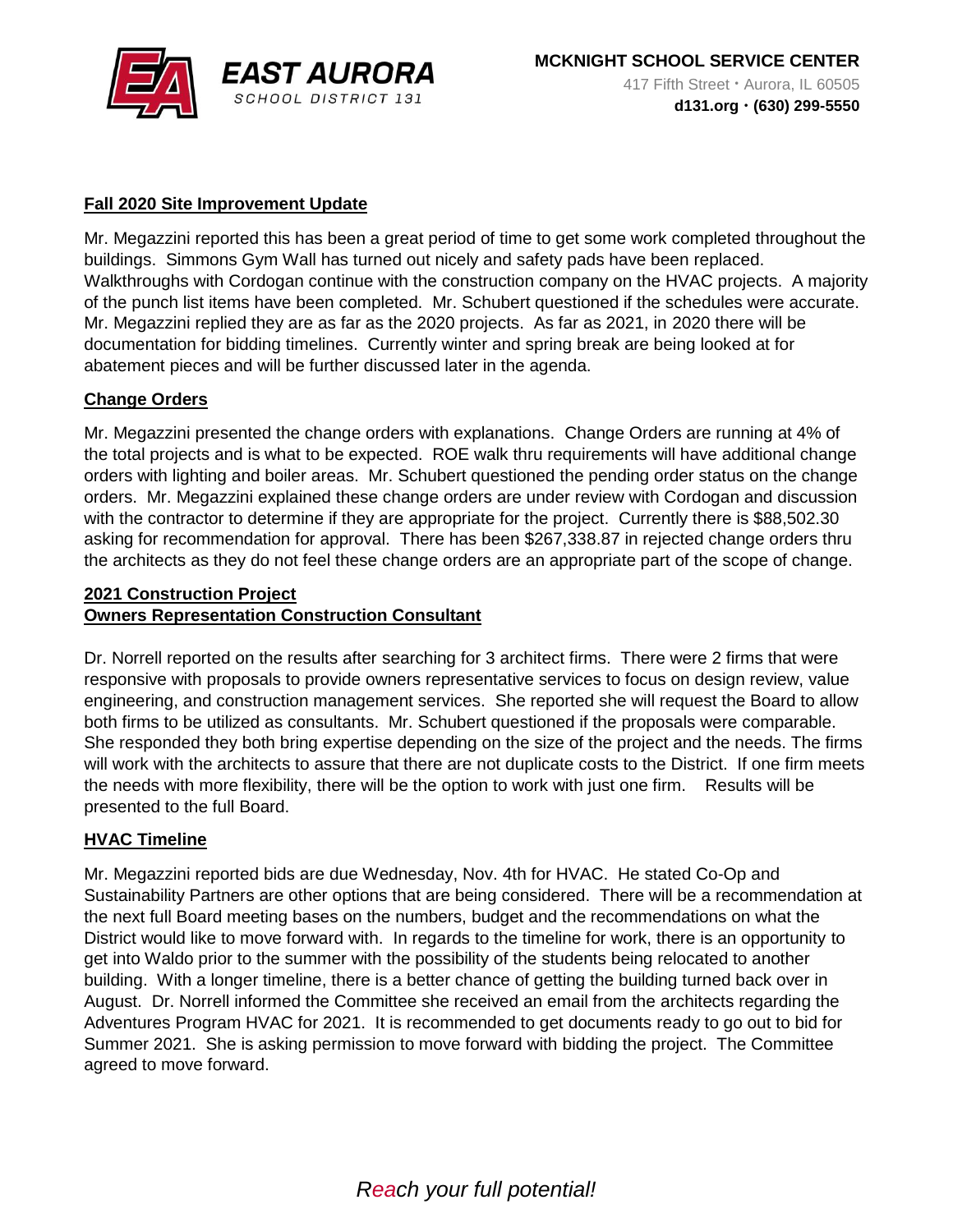

# **New Administrative Office Update General Update**

Mr. Megazzini reported the New Administrative Office has the exterior about 95% completed. Parking lots and sidewalks are waiting for completion due to the finishing of the gas and sanitary utilities this week. The interior floors are being installed and ceiling inspections are due within the week. Elevators still are of concern. The elevator installation has started and at the present time, a January  $1<sup>st</sup>$ completion date is expected. The asphalt plants will close around Thanksgiving giving the contractor approximately a 3 week completion on the project. Mr. Welter spoke to the Committee regarding the project and timelines. Mr. Schubert stated the Board needs to be informed of items that are holding up occupancy.

# **Admin. Center Furniture Storage Fees**

Mr. Megazzini reported the District is still working with the furniture company for storage of the furniture. The District attorney is working with the construction company to make them aware they would be sustaining the storage cost. Dr. Norrell stated the construction company feels the large costs are due to the delays with change orders caused by the District. Mr. Welter reported there are a number of items causing the delay including change to the security entry system. Mr. Cordogan spoke and stated he does not feel the District should be responsible for the storage costs as he does not believe any of the delays are a result of the District. Mr. Welter will bring back more information to the next meeting.

## **Buildings and Grounds Inventory Process**

Mr. Megazzini reported Buildings and Grounds has an opportunity to improve their inventory process. Mr. Jose Villezcas has done a great job of reorganizing and locking the PPE equipment in a caged area. Dr. Norrell asked Jose to come forward so that he can be recognized. She reported he has done an excellent job of cleaning and organizing the warehouse in such a short period of time. She stated she has received numerous emails from departments that utilize the warehouse regarding the reorganization. Mr. Megazzini also reported that Asset Panda is currently being used in the IT Department for inventory. He would like to move forward with the utilization of Asset Panda on the B&G side for inventory of large ticket items at locations. The inventory process will also be help on tracking of consumable products such as toilet paper, paper towels, etc. Mr. Schubert questioned if the inventory process is only for equipment or can we also track tools. Mr. Megazzini stated Maintenance typically bring their own tools. Tools that are stored at Hill Ave. can be tagged and will have a sign in/out process. He also added the scanner thermometers at locations will be inventoried using the program. Mr. Schubert added Ms. Johnson will be pleased to know of the B&G Inventory Process taking place.

### **Illinois Student Online Personal Protection Act (SOPPA) Data Policy Agreement**

Mr. Megazzini presented an information item for the Committee. Effective July 1, 2021, school districts will be required by the Student Online Personal Protection Act (SOPPA) to provide additional

# *Reach your full potential!*